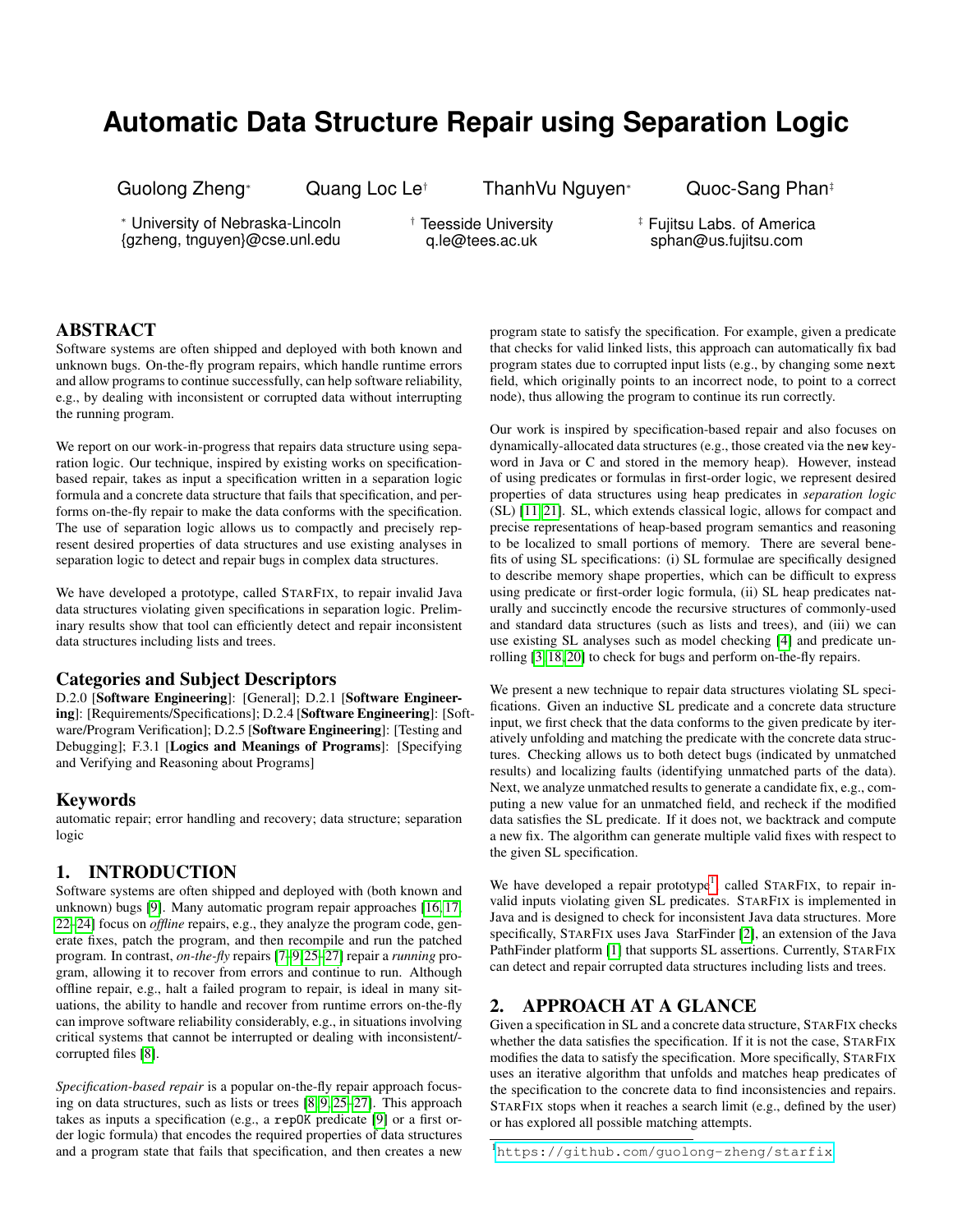<span id="page-1-0"></span>

Figure 1: STARFIX repairs the invalid circular doubly-linked list shown in Figure [1a](#page-1-0) by iteratively generating the repair candidates shown in Figures [1b,](#page-1-0) [1c,](#page-1-0) and [1d.](#page-1-0) Figure [1d](#page-1-0) is a correct repair. Figures [1e](#page-1-0) and [1f](#page-1-0) are two other valid repairs generated by STARFIX.

Heap Predicates. We use SL heap predicates to represent data structures. For example, the following predicates dll and lst define circular doubly-linked lists:

$$
\begin{array}{ll}\texttt{pred dll}(\mathit{head}) \equiv (\texttt{emp} \land \mathit{head} = \texttt{null})\\ & \lor (\exists p, n.\mathit{head} \rightarrow \texttt{Node}(p, n) * \texttt{lst}(\mathit{head}, p, \mathit{head}, n))\\ \texttt{pred lst}(h, \mathit{prev}_h, \mathit{cur}, \mathit{next}) \equiv (\texttt{emp} \land \mathit{prev}_h = \mathit{cur} = \mathit{next} = h)\\ & \lor (\exists n, \mathit{next} \rightarrow \texttt{Node}(\mathit{cur}, n) * \texttt{lst}(h, \mathit{prev}_h, \mathit{next}, n))\end{array}
$$

Here, emp indicates that the heap is empty (e.g., the list is null) and  $head \rightarrow Node(p, n)$  indicates that  $head$  points to an allocated Node(p) object. The existentially quantified variables p and n represent the previous and next fields of a node object, respectively. The operator ∗ is the separating conjunction in SL; intuitively A ∗ B holds when both A and B hold in disjoint heap regions.

The given predicate lst represents a circular doubly-linked list, recursively defined as a current node cur with its next field next pointing to a sublist. In 1st, h is the head of the list, and  $prev<sub>h</sub>$  is the previous field of the head, pointing to the final node. Both h and  $prev<sub>h</sub>$  are free, i.e. unbounded, variables. In the base case, next is null and the list has only one node. In the recursive case, next points to a node, whose previous field points to the current node cur, and the next field n points to a sublist, recursively defined in the same way. The predicate dll is built on top lst to include the case when the list is empty.

Example. We illustrate STARFIX using the example given in Figure [1,](#page-1-0) adapted from [\[9\]](#page-4-0). Figure [1a](#page-1-0) shows a data structure that *does not* satisfy dll, as illustrated by the *dashed* links: (i) the next field of N2 is N1 but the previous field of N1 is not N2 and (2) similarly, the previous field of N3 is N1 but the next field of N1 is not N3. Figure [1](#page-1-0) shows that to repair the data structure given in Figure [1a,](#page-1-0) STARFIX generates several repairs attempts shown in Figures [1b](#page-1-0) and [1c](#page-1-0) and finally obtains the correct one in Figure [1d.](#page-1-0) In the following, we use the conventional terminologies *symbolic heap models* (or just *symbolic heaps*) for SL predicates and *concrete models* for concrete data structure instances.

STARFIX uses an iterative, unrolling and matching algorithm to check the concrete model given in Figure [1a](#page-1-0) for inconsistency with the given symbolic heap represented dll. In the first iteration, STARFIX unfolds  $d11(x)$  to obtain the symbolic heaps:

$$
\Delta_1 \equiv \text{emp} \land x = \text{null}
$$
  

$$
\Delta_2 \equiv \exists p_1, n_1. x \mapsto Node(p_1, n_1) * \text{lst}(x, p_1, x, n_1)
$$

STARFIX then matches these symbolic models with the concrete model  $\mathcal{M}_0 \equiv \{x \mapsto N0\}$  (for illustration purpose, we assume that x points to NO in Figure [1a\)](#page-1-0). For  $\Delta_1$ , the matching fails because N0 is not null, and we do not continue with this model. For  $\Delta_2$ , the match succeeds because we can find values from  $\mathcal{M}_0$  to concreterize  $\Delta_2$ , i.e., we can generate a new concrete model  $\mathcal{M}_1 \equiv \{x \mapsto N0; p_1 \mapsto N3; n_1 \mapsto N1\}$ . We continue the unfolding and matching process using  $\Delta_2$  and  $\mathcal{M}_1$ .

In the second iteration, we unfold  $\Delta_2$  and obtain the symbolic heaps:

 $\Delta_3 \equiv \exists p_1, n_1. x \mapsto Node(p_1, n_1)*p_1=x \wedge x=n_1$  $\Delta_4 \equiv \exists p_1, n_1, n_2. x \mapsto Node(p_1, n_1)*n_1 \mapsto Node(x, n_2)*$  $\mathtt{lst}(x, p_1, n_1, n_2)$ 

STARFIX prunes  $\Delta_3$  due to failed match and matches  $\Delta_4$  to obtain the new concrete model  $M_2 \equiv \{x \mapsto N0; p_1 \mapsto N3; n_1 \mapsto N1; n_2 \mapsto N2\}.$ 

Similarly, in the third iteration, we obtain a matched symbolic heap and create a concrete model (we do not show the unmatched heap):

$$
\Delta_6 \equiv \exists p_1, n_1, n_2, n_3. x \mapsto Node(p_1, n_1) * n_1 \mapsto Node(x, n_2) * n_2 \mapsto Node(n_1, n_3) * \text{lst}(x, p_1, n_2, n_3)
$$

 $M_3 \equiv \{x \mapsto N0; p_1 \mapsto N3; n_1 \mapsto N1; n_2 \mapsto N2; n_3 \mapsto N1\}.$ 

Next, in the fourth iteration, we unfold  $\Delta_6$  and obtain:

$$
\Delta_7 \equiv \exists p_1, n_1, n_2, n_3. x \mapsto Node(p_1, n_1) * n_1 \mapsto Node(x, n_2) *n_2 \mapsto Node(n_1, n_3) \wedge p_1 = n_2 \wedge n_3 = x\Delta_8 \equiv \exists p_1, n_1, n_2, n_3, n_4. x \mapsto Node(p_1, n_1) * n_1 \mapsto Node(x, n_2) *n_2 \mapsto Node(n_1, n_3) * n_3 \mapsto Node(n_2, n_4) * \text{lst}(x, p_1, n_3, n_4)
$$

The model  $\Delta_7$  does not match as  $p_1=n_2 \wedge n_3=x$  is unsatisfied under  $\mathcal{M}_3$ . The model  $\Delta_8$  also does not match because  $\mathcal{M}_3$  requires  $n_1 = n_3$  (underlined and in blue color pairs in  $\mathcal{M}_3$ ) and  $\Delta_8$  requires  $n_1$  is not equal to  $n_3$  through the separating conjunction  $*$ . Because the concrete model does not match with any symbolic heaps, STARFIX stops the unrolling process and concludes that the data structure given in Figure [1a](#page-1-0) does not satisfy d<sub>11</sub>.

STARFIX now attempts to repair the concrete model given in Figure [1a.](#page-1-0) We leverage information computed during the unrolling process to reason that we can likely make the repair by modifying either  $n_1$  or  $n_3$ . Each modification leads to a distinct fix.

We illustrate the repair by modifying the value of n<sub>3</sub>. First, STARFIX backtracks the unfolding process to the third iteration above where we obtain  $\Delta_6$  that creates n<sub>3</sub>. Next, STARFIX explores possible values for n3, such as {null, N3, N0, N2}, respectively. STARFIX first modifies the value of n<sub>3</sub> from N1 to null as shown in Figure [1b.](#page-1-0)  $\Delta_7$  and  $\Delta_8$ are both unsatisfied under this new model, so STARFIX explores another possibility by modifying the value of  $n_3$  from null to N3 as shown in [1c,](#page-1-0) where we obtain a new model:

 $\mathcal{M}'_3 \equiv \{x \mapsto N0; p_1 \mapsto N3; n_1 \mapsto N1; n_2 \mapsto N2; n_3 \mapsto N3\}.$ 

With the new concrete model, STARFIX unfolds  $\Delta_6$  and obtains  $\Delta_7$ and  $\Delta_8$  as shown above. Although  $\Delta_7$  is pruned as before, matching  $n_3 \mapsto Node(n_2, n_4)$  in  $\Delta_8$  returns a contradiction:  $\mathcal{M}'_3$  requires  $n_2 \mapsto N2$ , but the concrete model has  $n_2 \mapsto N1$ . Thus, STARFIX generates a fix by changing the value of the previous field in  $N3$  in the concrete heap to  $N2$ as shown in Figure [1d.](#page-1-0)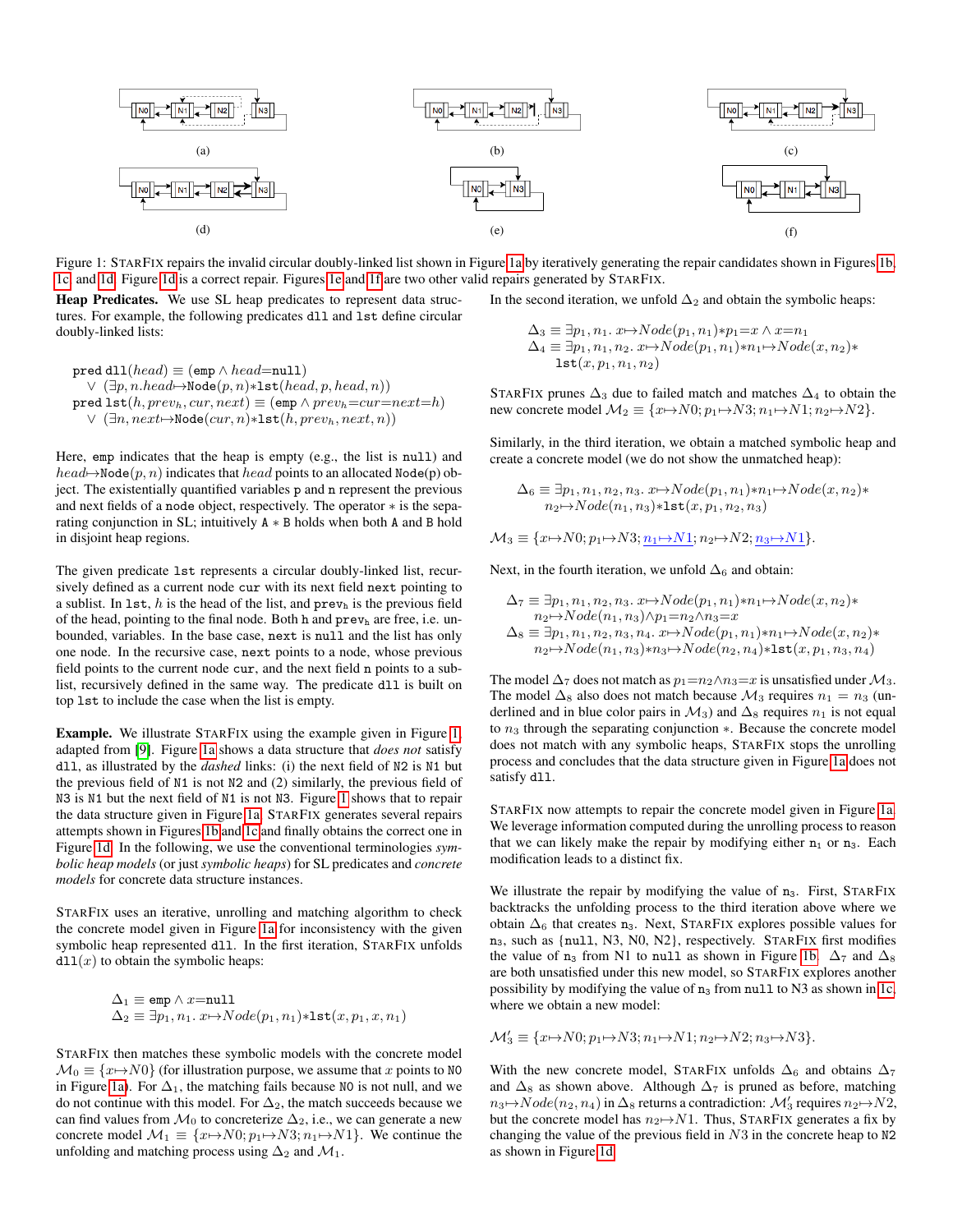<span id="page-2-0"></span>Predicate defn  $Pred ::= \text{pred } P_i(\bar{v}_i) \equiv \Phi_i; \quad \tau ::= \text{Int} | c$ Data structure  $Node ::= \texttt{data} \ c_i \{\tau_1 \ f_{i_1}; ..; \tau_j \ f_{i_j}\}$ Symbolic heap  $\Phi ::= \Delta \mid \Phi_1 \lor \Phi_2$   $\Delta ::= \exists \overline{v}. (\kappa \land \pi)$ Spatial formula  $\kappa ::= \text{emp} | x \mapsto c(\bar{v}) | P(\bar{v}) | \kappa_1 * \kappa_2$ Pure formula  $\pi ::= \text{true} \mid \alpha \mid \neg \pi_1 \mid \exists v. \ \pi \mid \pi_1 \wedge \pi_2 \mid \pi_1 \vee \pi_2$ Arithmetic  $\alpha ::= a_1=a_2 \mid a_1 \leq a_2$  $a ::= k | v | k \times a | a_1 + a_2 | -a$ 

#### Figure 2: Grammar of separation logic formulas

With this fix, we can continue the unfolding process on  $\Delta_8$  to obtain:

 $\Delta_9 \equiv \exists p_1, n_1, n_2, n_3, n_4. x \mapsto Node(p_1, n_1) * n_1 \mapsto Node(x, n_2) *$  $n_2 \rightarrow Node(n_1, n_3)*n_3 \rightarrow Node(n_2, n_4)\land p_1=n_3\land x=n_4$  $\Delta_{10} \equiv$  ....

The symbolic model  $\Delta_9$  matches with the generated concrete model shown in Figure [1d.](#page-1-0) Moreover, we can no longer unfold  $\Delta_9$  because it contains no inductive predicate. This indicates that the repaired data structure satisfies the specification, i.e., a valid circular doubly-linked list.

Note that STARFIX could generate multiple fixes. Other than the fix shown in [1d,](#page-1-0) STARFIX also generates fixes as shown in Figures [1e](#page-1-0) and [1f,](#page-1-0) both are a valid circular doubly linked list. The fix in Figure [1e](#page-1-0) modifies next field of N0 to N3 and prev field of N3 to N0. The fix in Figure [1f](#page-1-0) modifies next field of N1 to N3 and prev field of N3 to N1.

#### 3. BACKGROUND

We briefly describe SL formulae and the Java StarFinder tool, in which our STARFIX is built upon.

## 3.1 Separation logic

In the last two decades, separation logic formalism [\[11,](#page-4-9) [21\]](#page-4-10) has been successfully applied to analyzing and verifying heap-manipulating programs. This formalism can support the concise and precise abstraction of shapely data structures via symbolic heaps. The syntax of symbolic heaps in this work is presented in Figure [2.](#page-2-0) To support type-based heap semantics (like Java), we define concrete heap models via a fixed finite collection *Node* (using keyword data), a fixed finite collection *Fields*, a disjoint set *Loc* of locations (heap addresses), a set of non-address values *Val*, such that null∈*Val* and *Val*∩*Loc*=∅ (i.e., no pointer arithmetic). We assume a set of integers Z and Z⊆*Val*. We use k to denote an integer constant.

In Figure [2,](#page-2-0) we use  $\bar{x}$  to denote a sequence of variables. A formula is a disjunction of symbolic heaps. A symbolic heap is a universally quantified conjunction of a spatial formula and a pure (non-heap) formula. A spatial formula is a *separating* conjunction of empty predicates emp, points-to predicates  $x \mapsto c(\bar{v})$  (where  $c \in \text{Node}$  and  $\bar{v}$  are variables corresponding to fields of c), occurrences of inductive predicates  $P(\bar{v})$ . In STARFIX, a predicate, like [\[15\]](#page-4-17) (and in contrast to Facebook's Infer [\[5\]](#page-4-18)), is defined by the user using symbolic heaps with keyword pred. A pure formula is an arithmetical constraint.

#### 3.2 StarLib

In [\[18,](#page-4-13) [19\]](#page-4-19), Pham *et al.* introduced STARLIB, the main component for SL functions in JAVA STARFINDER. This library provides JAVA API's for parsing SL formula, unfolding inductive predicate, dispatching satisfiability, etc. We note that the satisfiability API in STARLIB actually invokes the state-of-the-art SL solver presented [\[13,](#page-4-20) [15\]](#page-4-17) to discharge the satisfiability problems. In this work, we extend STARLIB with matching function to instantiate existentially quantified variables.

STARFIX uses the popular Unfold−and−Match technique to deal with inductive predicates (which represent unbounded data structures) in SL.

This technique has been used for entailment [\[6\]](#page-4-21), symbolic execution [\[3,](#page-4-12) [18,](#page-4-13) [20\]](#page-4-14), satisfiability [\[15\]](#page-4-17), and frame inference [\[14\]](#page-4-22). Intuitively, given a formula with inductive predicates, this technique helps to expose all possible heap structures through unfolding and instantiate the quantified heap-based variables through matching. For model checking problem, this technique first helps instantiate heap structure of a formula and then match this structure against a given concrete heap structure. To our best knowledge, we are the first to apply Unfold−and−Match to the model checking and repair problems.

#### 4. AUTOMATIC DATA STRUCTURE REPAIR

Given a specification  $\Delta$  and a concrete data structure T, STARFIX checks if T conforms with ∆. If not, STARFIX generates one or multiple modified versions of T that conform with  $\Delta$ .

#### 4.1 Bug detection

In essence, the specification  $\Delta$  describes the set  $\Sigma$  of valid *symbolic* heap configurations. On the other hand, the data structure T is a *concrete* heap configuration. T contains no bug if there exists  $\sigma \in \Sigma$  that can be concretized to T. This is a model checking problem. Algorithm [1](#page-2-1) describes

Algorithm 1: ModelChecking( $\Delta$ , T) stack  $\leftarrow$   $\emptyset$ stack.push $(\Delta)$ while stack.empty $()$  = false do  $\Delta_t \leftarrow$  stack.pop() if match( $\Delta_t$ , T) = true then  $\mathrel{\sqsubset}$  return true if match $(\Delta_t, T) =$  false then continue  $\mathcal{S} \leftarrow \texttt{unfold}(\Delta_t)$ for  $\Delta_i \in \mathcal{S}$  do  $\lfloor$  stack.push $(\Delta_i)$ return false

<span id="page-2-1"></span>how STARFIX performs a depth-first search for such a  $\sigma$ . Similar to SAT solver, it iteratively builds a map M, of which each entry is a pair  $\langle o_s, o_c \rangle$ of a symbolic heap object  $o_s$  and concrete heap object  $o_c$ . The concretization is the process of assigning the concrete objects, i.e. values, in T to the symbolic objects in (a derivation of)  $\Delta$ .

In the beginning,  $\Delta$  is pushed on the stack, and  $\mathcal M$  maps the root states of the symbolic and concrete heaps, for instance, M stores (head,  $N_0$ ) in our illustrative example. STARFIX then iteratively does the following procedure. First, it takes out the current symbolic heap configuration  $\Delta_t$ from the top of the stack. If  $\Delta_t$  can be concretized to T, the T conforms to  $\Delta$ , i.e. it contains no bug, and the search ends.

On the other hand, if it determines that  $\Delta_t$  cannot be concretized to T, it continues the search for different paths (we use the continue instruction as in Java or  $C/C++$ ). If matching is not decidable at the current state as  $\Delta_t$  contains inductive predicates, these predicates need to be unfolded.

Since an inductive predicate is often a disjunction of several symbolic heaps (e.g., one base case and several recursive cases), unfolding  $\Delta_t$  will result in a set  $S$ , and each element of  $S$  is pushed on the stack for further searching. Details about the subroutines are explained in the following.

#### $4.1.1$  match( $\Delta_t$ , T)

This function takes two inputs: the symbolic heap  $\Delta_t$  and the concrete heap T, and it has three possible outputs:

• true:  $\Delta_t$  can be concretized to T using M. This means  $\Delta_t$  does not contain inductive predicates, and all heap variables are con-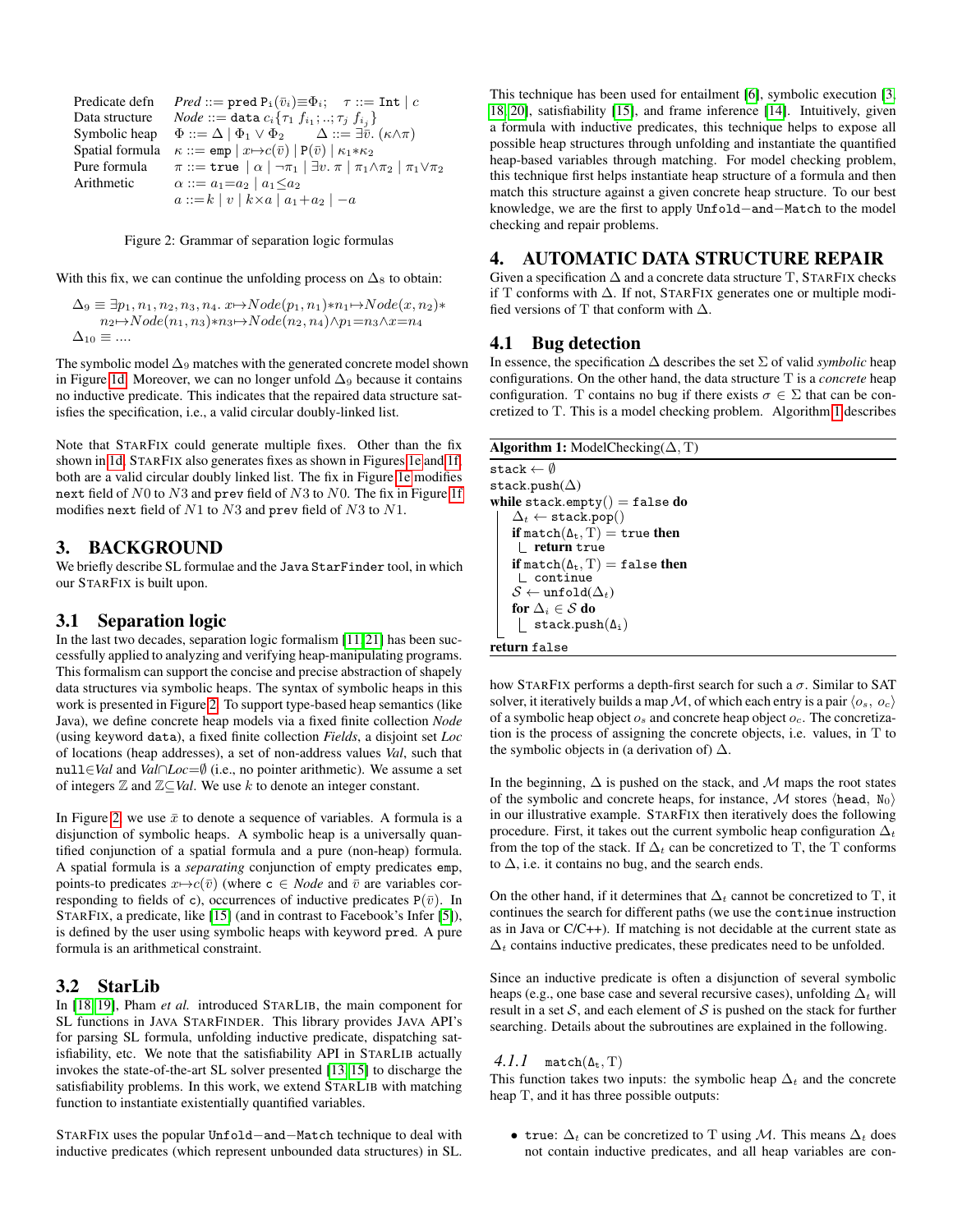tained in M. For example,  $\Delta_9$  with assignment  $\mathcal{M}_3'$  in our illustrative example.

- false:  $\Delta_t$  cannot be concretized to T. This is caused by a conflict in  $M$ . For example, the conflict of  $n_3$  and  $n_1$  in assignment  $M_3$ in the illustrative example.
- unknown: neither true nor false. There is no conflict in the partial map M, but there are variables of  $\Delta_t$  which are not in M as they are defined by inductive predicates. These variables also get concretized, as variable  $p_1$  and  $n_1$  in  $\Delta_2$  in the illustrative example.

In the beginning,  $M$  contains only the root states of the symbolic and concrete heaps. match then updates  $M$  by comparing the shapes of the symbolic and concrete heaps.

#### $4.1.2 \quad \text{unfold}(\Delta_t)$

This function is part of the STARLIB library [\[19\]](#page-4-19). Its input is a formula  $\Delta_t$ , which contains a variable x (or a set of variables) being defined by an inductive predicate. Therefore, it is necessary to unfold the predicate to capture the resources accessed by x, a.k.a. the *footprints* of x. The unfolding procedure includes the following two sub-procedures: (i) replace one occurrence of inductive predicates by its definition ; (ii) rename all existentially quantified variables to avoid clashing. The result of this procedure is a new formula with x typically being defined by a point-to predicate, while the newly renamed variables may still be defined by inductive predicates. As the predicate is often defined by a disjunction of several symbolic heaps, the output of the function is a set  $S$  of new formulas.

#### 4.2 Automatic repair

When STARFIX determines that T does not conform with  $\Delta$ , it will generate one or multiple modified versions of T that conforms with ∆. This procedure is defined in Algorithm [2.](#page-3-0) This algorithm shares many common subroutines with Algorithm [1,](#page-2-1) the main difference is that match will never return true, and when match returns false, STARFIX will attempt to generate a fix (or fixes), and then continues its search.

Algorithm 2: Repair $(∆, T)$ 

```
stack \leftarrow \emptyset\Gamma \leftarrow \emptysetstack.push(\Delta)while stack.empty() = false do
 \Delta_t \leftarrow stack.pop()
if match(\Delta_t, T) = false then
       \gamma \leftarrow generateFix(\Delta_t, T)
      \Gamma \leftarrow \Gamma \cup \{\gamma\}\mathcal{S} \leftarrow \texttt{unfold}(\Delta_t)for \Delta_i \in \mathcal{S} do
  | stack.push(\Delta_i)return Γ
```
<span id="page-3-0"></span>All functions in Algo. [2](#page-3-0) have already been explained in the previous section. We now explain how generateFix mutates T to generate fixes that conform with  $\Delta$ . When match( $\Delta_t$ , T) returns false, there are typically two types of conflict in M.

$$
\bullet \ \exists \ o^1_s, o^2_s, o_c. \langle o^1_s, o_c \rangle, \langle o^2_s, o_c \rangle \in \mathcal{M} \land o^1_s \neq o^2_s
$$

•  $\exists o_s, o_c^1, o_c^2 \ldots \langle o_s, o_c^1 \rangle \in \mathcal{M}$  but  $o_s$  should map to  $o_c^2$  in the concrete heap. For example, the reason explained to make the fix in [1d.](#page-1-0)

The first type of conflict only occurs when  $o_s^1$  and  $o_s^2$  are existentially quantified variables. For example, the conflict of  $n_3$  and  $n_1$  in assignment  $\mathcal{M}_3$  in the illustrative example. STARFIX can generate two possible fixes by modifying either  $o_s^1$  or  $o_s^2$ . In order to do so, it needs to backtrack to the state where  $o_s^1$  (or  $o_s^2$ ) is instantiated and generates a new corresponding concrete heap object  $o_c^1$  for  $o_s^1$ . To generate  $o_c^1$ , STARFIX considers the following options: (i) null, (ii) initialized objects in the concrete heap, and (iii) a new node.

For the second type of conflict, STARFIX generates only one possible fix by modifying  $o_c$  in the concrete heap in a way that it can be concretized form  $o_s$ . We perform the similar search on possible values for  $o_c$  in a similar way.

After fixing, there may be the cases that all symbolic objects are in the map  $M$ , while some concrete objects are not in  $M$ . In these cases, those concrete objects will be deleted, as they are not bounded by the specification. The fixes are still valid.

# 5. PRELIMINARY RESULTS

STARFIX is implemented in Java and works with Java bytecode programs. We use Java reflection to collect concrete heaps from running program and STARLIB to parse and unfold SL formulae. Currently, we implement a simple model checker to check the concrete heap with respect to the specification as described in Algorithm [1.](#page-2-1) In future work, we would extend the solver, e.g. [\[15\]](#page-4-17), to obtain a more powerful model checker to support more expressive properties involving general inductive definitions, pointer-based (dis)equalities and arithmetic.

To evaluate STARFIX, we manually create corrupted data structures by injecting errors into a correct data structure. For example, we randomly pick nodes in a list and change their next or prev fields to point to null or some random nodes in the list.

In addition to lists (e.g., the doubly-linked list shown in Section [2\)](#page-0-1), STARFIX can repair tree data structures, e.g., a binary tree defined by the predicate:

$$
\texttt{pred tree}(\textit{root}) \equiv (\texttt{emp} \land \textit{root} = \texttt{null}) \\ \lor (\exists l, r.\textit{root} \mapsto \texttt{Node2}(l,r)*tree(l)*tree(r))
$$

We can then use the predicate tree to repairs tree data structures. For example, Figure [3a](#page-4-23) shows a corrupted tree that has both the right field of b and left field of e pointing to g, violating the separating conjunction in tree. When given this tree, STARFIX detects the inconsistency (at iteration 20) and generates two fixes (at iteration 89): changing the right field of b to null) [\(3b\)](#page-4-23) and changing the left field of e to null [3c.](#page-4-23) Both fixes are valid with respect to the tree specification.

## 6. RELATED WORK

STARFIX is inspired by the line of research on specification-based repair for data structures. In this line of work, Elkarablieh et al. [\[9\]](#page-4-0) use repOK predicate functions to check for data structure integrity and mutates invalid data structures to pass these predicates. In addition to repOK, Zaeem et al. [\[25–](#page-4-6)[27\]](#page-4-7) support pre/post-conditions using relational first-order logic formulae in the Alloy's language [\[12\]](#page-4-24) and use SAT solving to generate repairs. Demsky and Rinard [\[8\]](#page-4-8) also use specifications written in Alloy's language and perform repairs by translating constraints into disjunctive normal form and solving using an ad hoc search.

Several works explore strategies to improve efficiency and effectiveness of data structure repairs using repOK and Alloy specifications, including using execution trace history and unsat core [\[25\]](#page-4-6) and abstracting and memorizing repairs to apply to similar repairs [\[27\]](#page-4-7). Demsky et. al [\[7\]](#page-4-5) integrates the Daikon dynamic invariant generation [\[10\]](#page-4-25) to infer desired specifications for data structures (instead of requiring users to manually provide such specifications). We are exploring these ideas to adapt and extend them to STARFIX.